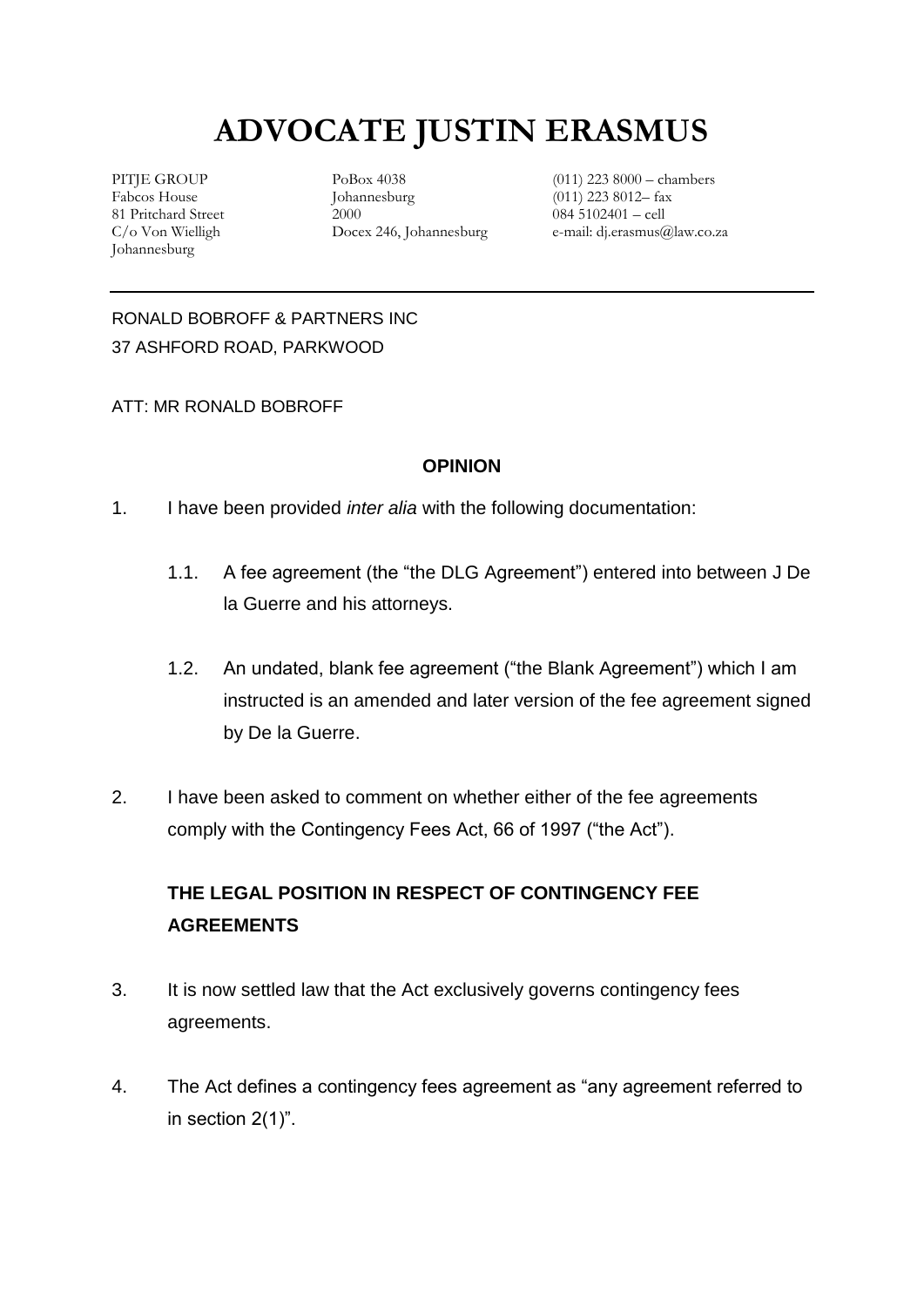5. In PRICE WATERHOUSE COOPERS INC AND OTHERS v NATIONAL POTATO CO-OPERATIVE LTD 2004 (6) SA 66 (SCA) the court had this to say of Section 2(1):

*"The Contingency Fees Act 66 of 1997 (which came into operation on 23 April 1999) provides for two forms of contingency fee agreements which attorneys and advocates may enter into with their clients. The first, is a 'no win, no fees' agreement (s 2(1)(a)) and the second is an agreement in terms of which the legal practitioner is entitled to fees higher than the normal fee if the client is successful (s 2(1)(b)). The second type of agreement is subject to limitations. Higher fees may not exceed the normal fees of the legal practitioner by more than 100% and in the case of claims sounding in money this fee may not exceed 25% of the total amount awarded or any amount obtained by the client in consequence of the proceedings, excluding costs (s 2(2)). The Act has detailed requirements for the agreement (s 3), the procedure to be followed when a matter is settled (s 4) and gives the client a right of review (s 5). The professional controlling bodies may make rules which they deem necessary to give effect to the Act (s 6) and the Minister of F Justice may make regulations for implementing and monitoring the provisions of the Act (s 7). The clear intention is that contingency fees be carefully controlled. The Act was enacted to legitimise contingency fee agreements between legal practitioners and their clients which would otherwise be prohibited by the common law. Any contingency fee agreement between such parties which is not covered by the Act is therefore illegal. What is of significance, however, is that by permitting 'no win, no fees' agreements, the Legislature has made speculative litigation possible. And by permitting increased fee agreements the Legislature has made it possible for legal practitioners to receive part of the proceeds of the action."*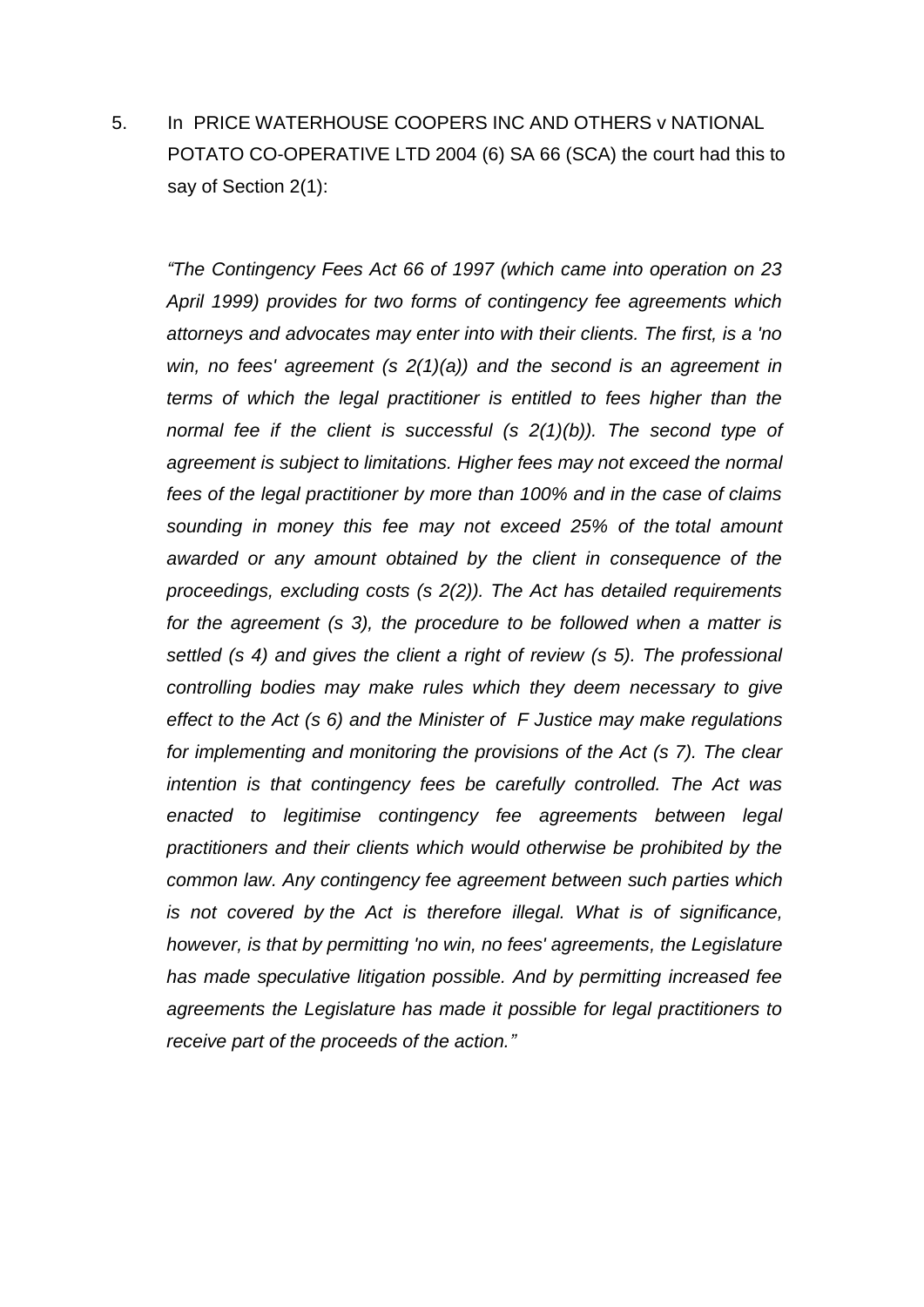- 6. It may therefore be said that the SCA has determined that:
	- 6.1. Two types of contingency fee agreement exist:
		- 6.1.1. those recognised in section 2(1)(a) where an attorney charges his usual fee in the event of success and no fee in the event of failure - the court *supra* characterised these as "no win, no fee agreements" that make speculative litigation possible but do not provide for a higher fee in the event of a successful outcome;
		- 6.1.2. those recognised in section 2(1)(b) where a claim sounds in money and an attorney charges a success fee as determined by section 2(2) (i.e. double his usual fee or 25% of the amount awarded (whichever is the lesser) – the court *supra* characterised this second type as "higher fee" agreements.
	- 7. It must be noted that in order to be valid a fee agreement to be valid it must fully comply with those limitations and validity requirements contained in the Act and which are applicable to it.

## *The Limitations*

- 8. These are to be found in Section 2.2 which specifically limits the charging of higher fees. Briefly put, higher fees may not exceed the normal fees of the legal practitioner by more than 100% and in the case of claims sounding in money this fee may not exceed 25% of the total amount awarded or obtained in consequence of the proceedings, excluding costs.
- 9. The above limitations obviously only apply when a higher fee is charged, i.e only to fee agreements in terms of section 2(1)(b).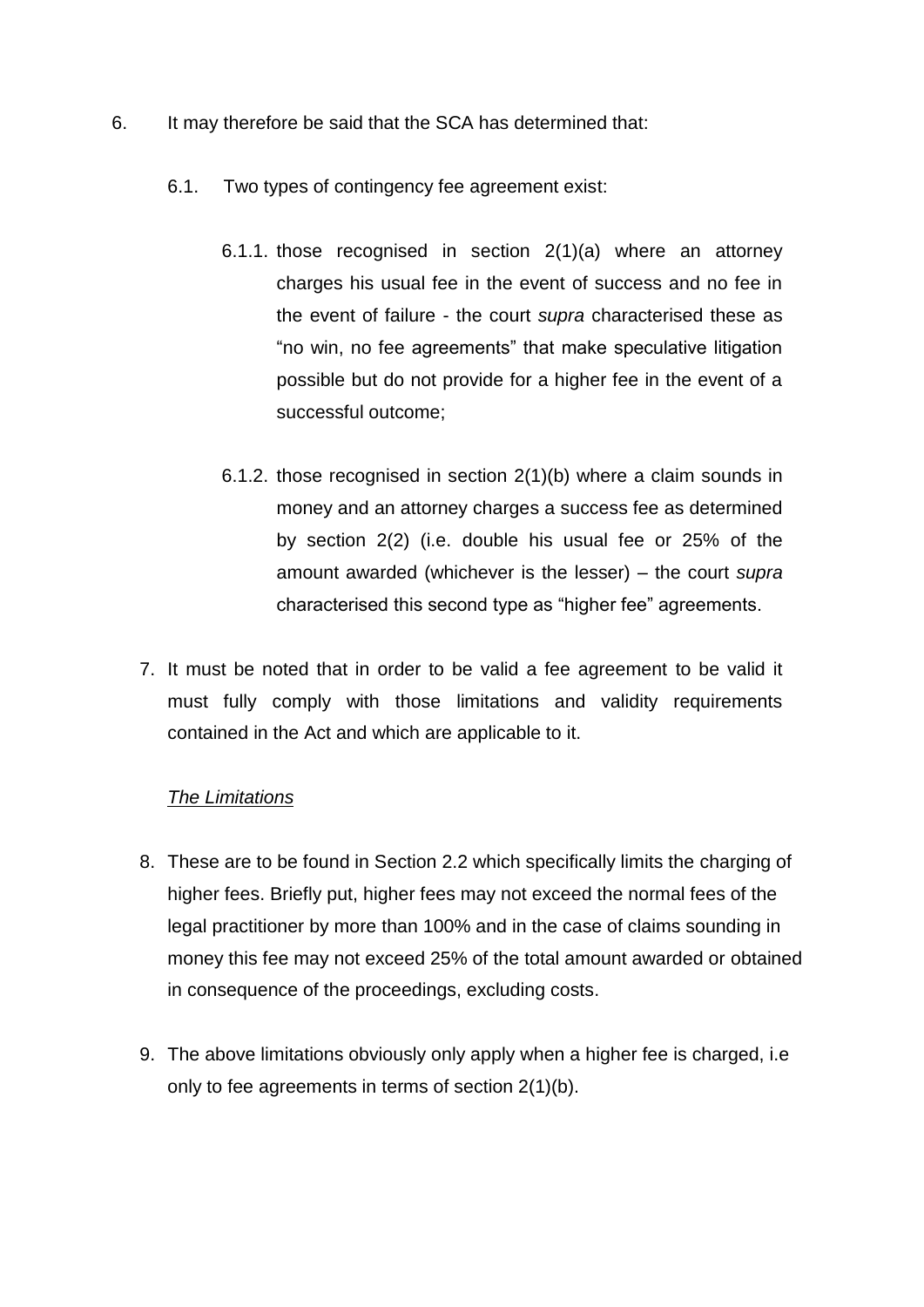#### *Validity Requirements*

- 10.For an agreement to be valid it must comply with section 3 and in particular must:
	- 10.1. be in the required form; and
	- 10.2. must also contain the provisions stipulated in sub-section 3.3.
- 11.It is important to note that section 3 specifically refers to "a contingency fees agreement" and, as noted, this is defined in the Act as *"any agreement in terms of section 2(1)*".
- 12.As section 2(1) includes fee agreements in terms of both sections 2(1)(a) and 2(1)(b) all fee agreements must comply with section 3. Had the legislature intended application to be only in respect of section 2(1)(b) they would have said so.

## VALIDITY OF THE FEE AGREEMENTS IN QUESTION

*Form and content of the agreements*

- 13. The DLG Fee Agreement is headed "NO WIN, NO FEE BASIS". It then proceeds to set out how the attorney's fees will be calculated and how they will escalate over time. It also deals with matters such as the termination of the agreement, the address for service of documents and several other "boilerplate" provisions.
- 14. The Blank Agreement is largely the same but no longer contains the words "no win, no fee agreement". Instead it contains a new paragraph 11 stating: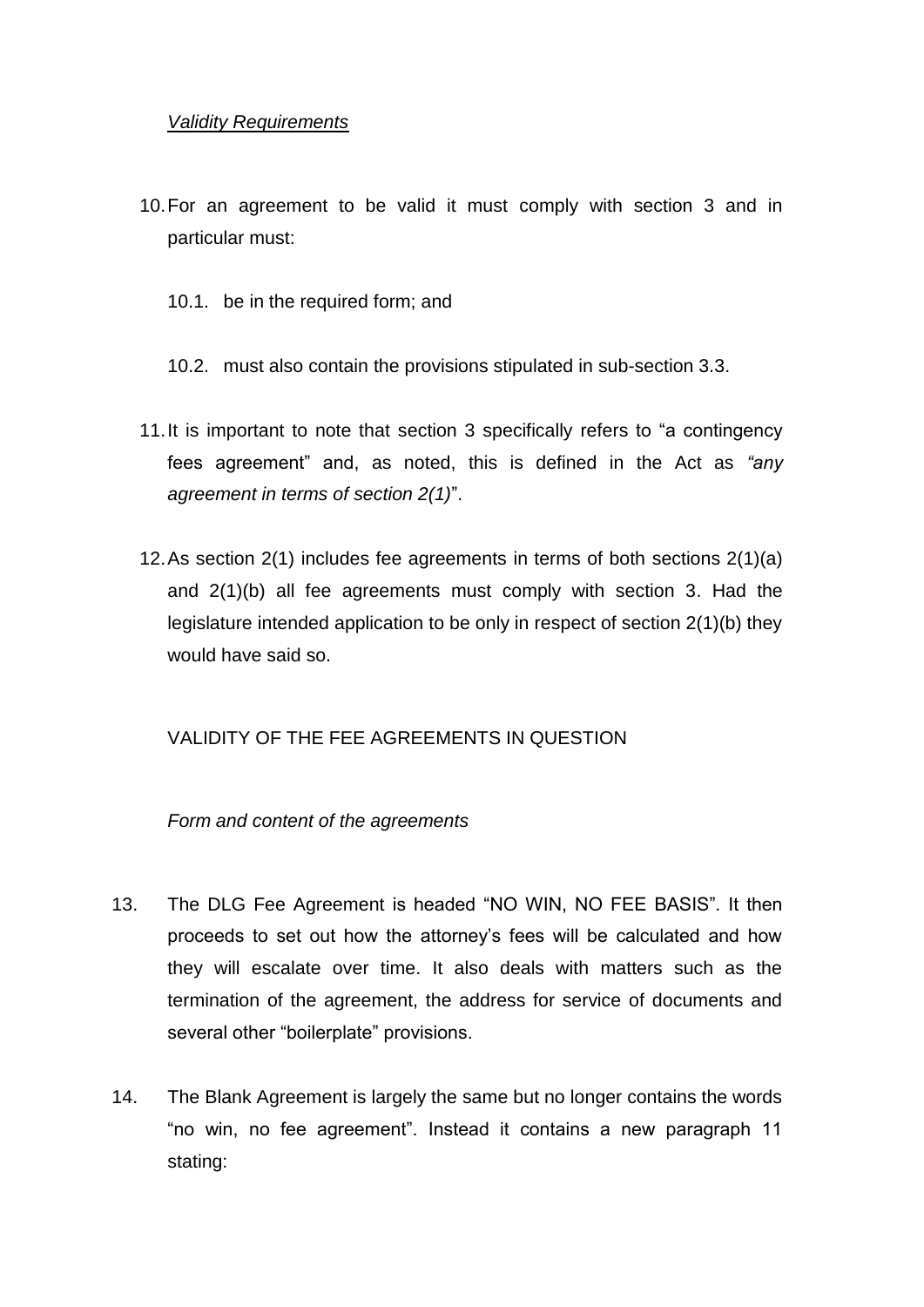*"All fees and disbursements herein will be deducted from any award of compensation by the Road Accident Fund before any balance of compensation is paid over to me. If my claim to compensation is unsuccessful no fees or disbursements will be charged to me, but I do emphasise my understanding that I may be liable to pay the Road Accident Fund's party and party costs if my claim is unsuccessful." (*my emphasis*)*

- 15. Both agreements therefore contemplate the charging of no fee in the event of a loss and normal fees in the event of a win and are therefore both fee agreements in terms of section 2(1)(a) of the Act.
- 16. As the two fee agreements under consideration are fee agreements in terms of section 29(1)(a) they do not have to comply with the limitations in section 2.2 of the Act and will be valid if they comply with section 3 of the Act, in particular sub-section 3.3.
- 17. I will now evaluate the extent to which the agreements in question comply with sub-section 3.3

#### Section 3(3)(a)

A fee agreement must state to what proceedings it relates.

Both fee agreements comply with this sub-section.

#### Section 3(3)(b)

This sub-section provides that before the agreement was entered into, the client was advised: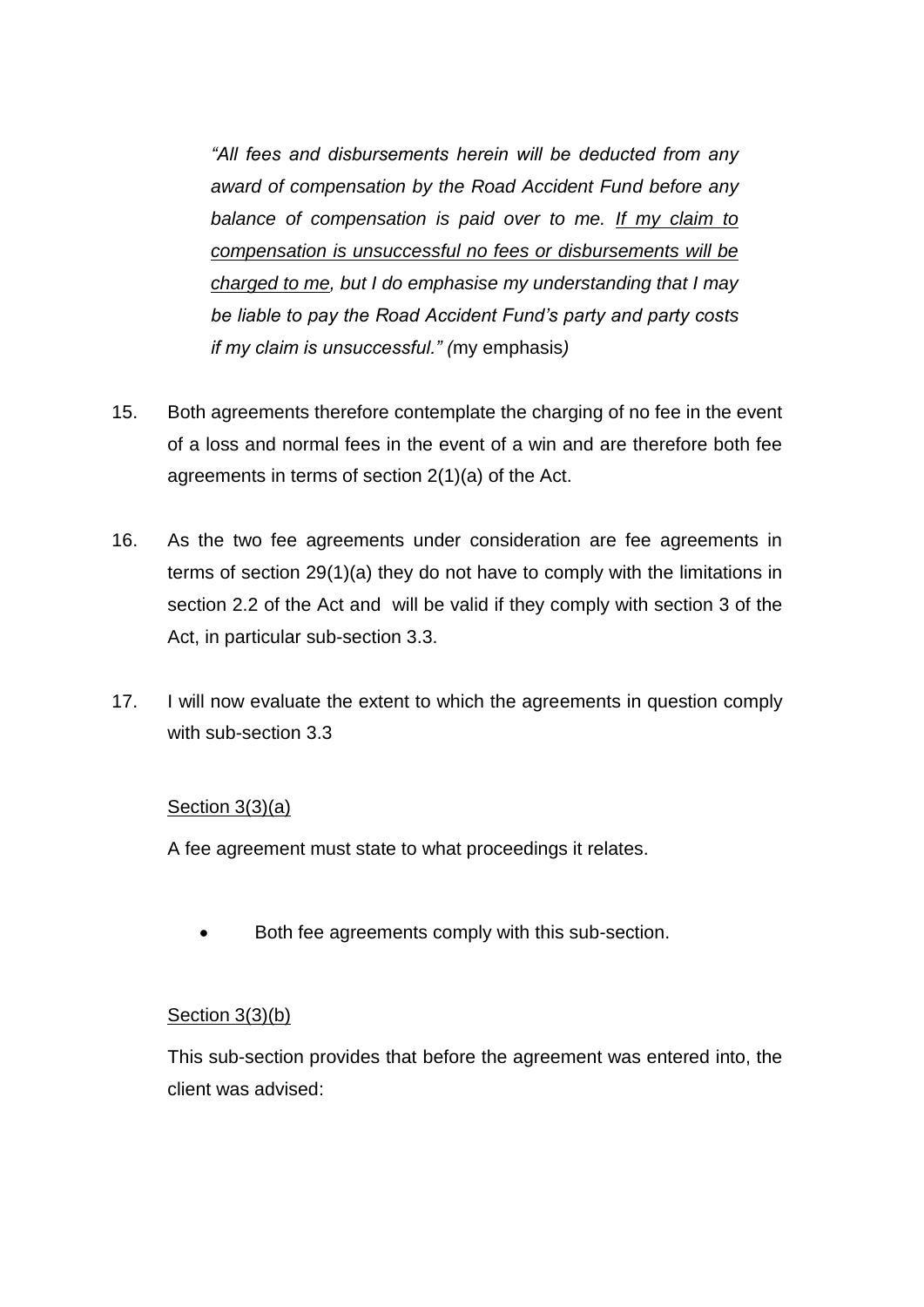- (i) of other ways of financing the litigation and of their respective implications;
	- Neither agreement makes reference to the above and consequently do not comply in this respect.
- (ii) that in the event of losing, the client may be liable for the successful party's costs;
	- Both agreements comply with this provision
- (iv) that client understood the meaning and purport of the agreement.
	- Both agreements have provisions confirming that the client understands the meaning and purport of various provisions within the fee agreements but neither has a provision confirming understanding of the meaning and purport of the entire agreement. They therefore do not comply with the subsection

## Section 3(3)(c)

The agreement must state what amount would be regarded by the parties as a success and what would be partial success.

 Neither agreement properly defines a success or partial success and therefore do not comply with this provision.

## Section 3(3)(d)

The agreement must state under what circumstances a practitioner's fees and disbursements are payable.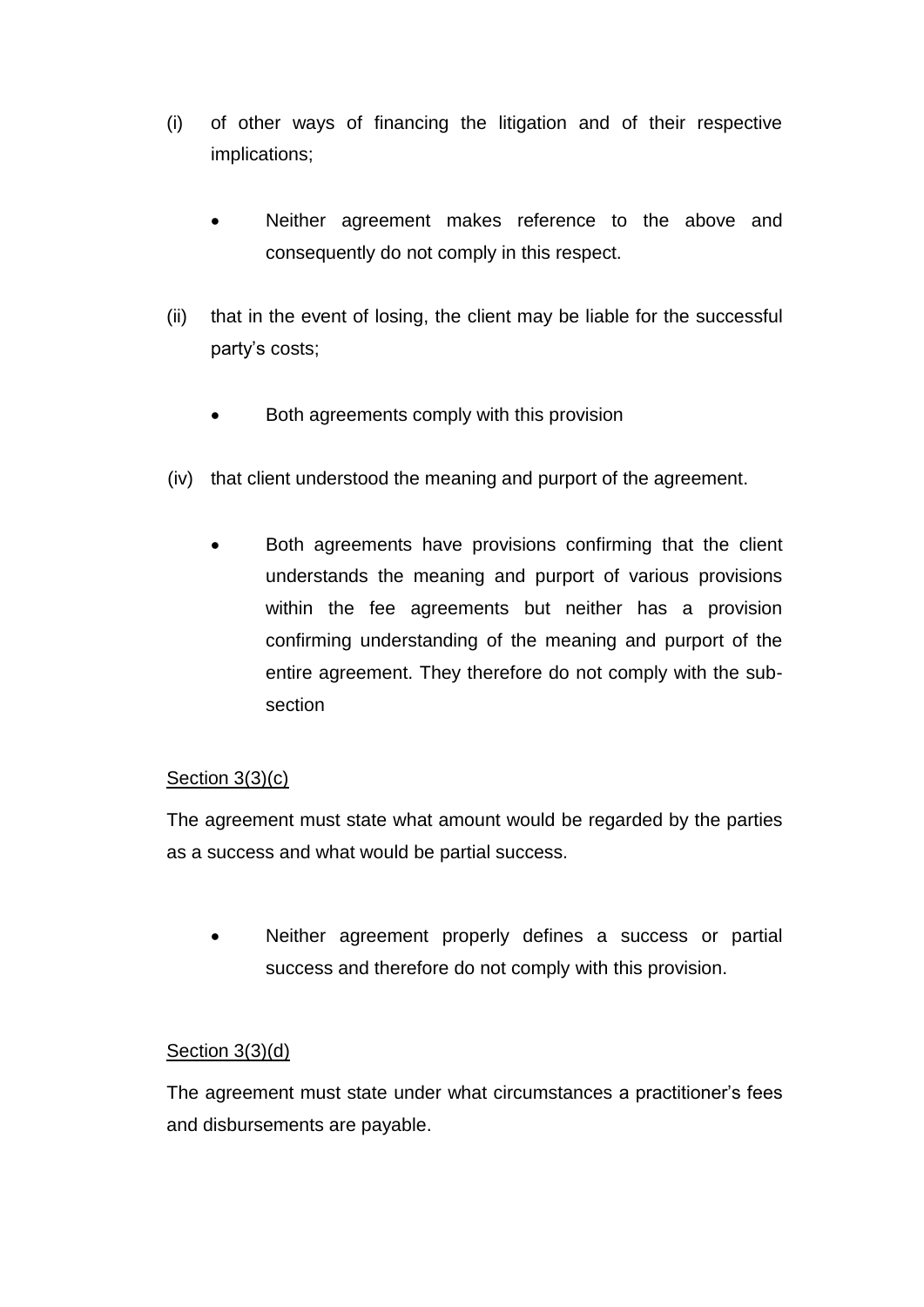• Both agreements comply.

## Section 3(3)(e)

The agreement must set out the amount which will be due and the consequences which will follow in the event of partial success in the proceedings and in the event of premature termination of the agreement for any reason.

 Both agreements deal only with the withdrawal of either the attorney or client from the agreement but neither deals with other eventualities and neither addresses the question of partial success. Neither agreement therefore complies with this subsection.

## Section 3(3)(f)

The agreement must set out the amounts payable or method of calculating the amounts payable by the client.

Both agreements comply with this sub-section.

## Section 3(3)(g)

The fee agreement must also state the manner in which disbursements are to be dealt with.

 Both agreements have clauses adequately dealing with this and they comply with the sub-section.

## Section 3(3)(h)

The agreement must allow the client a period of 14 days to withdraw from the agreement